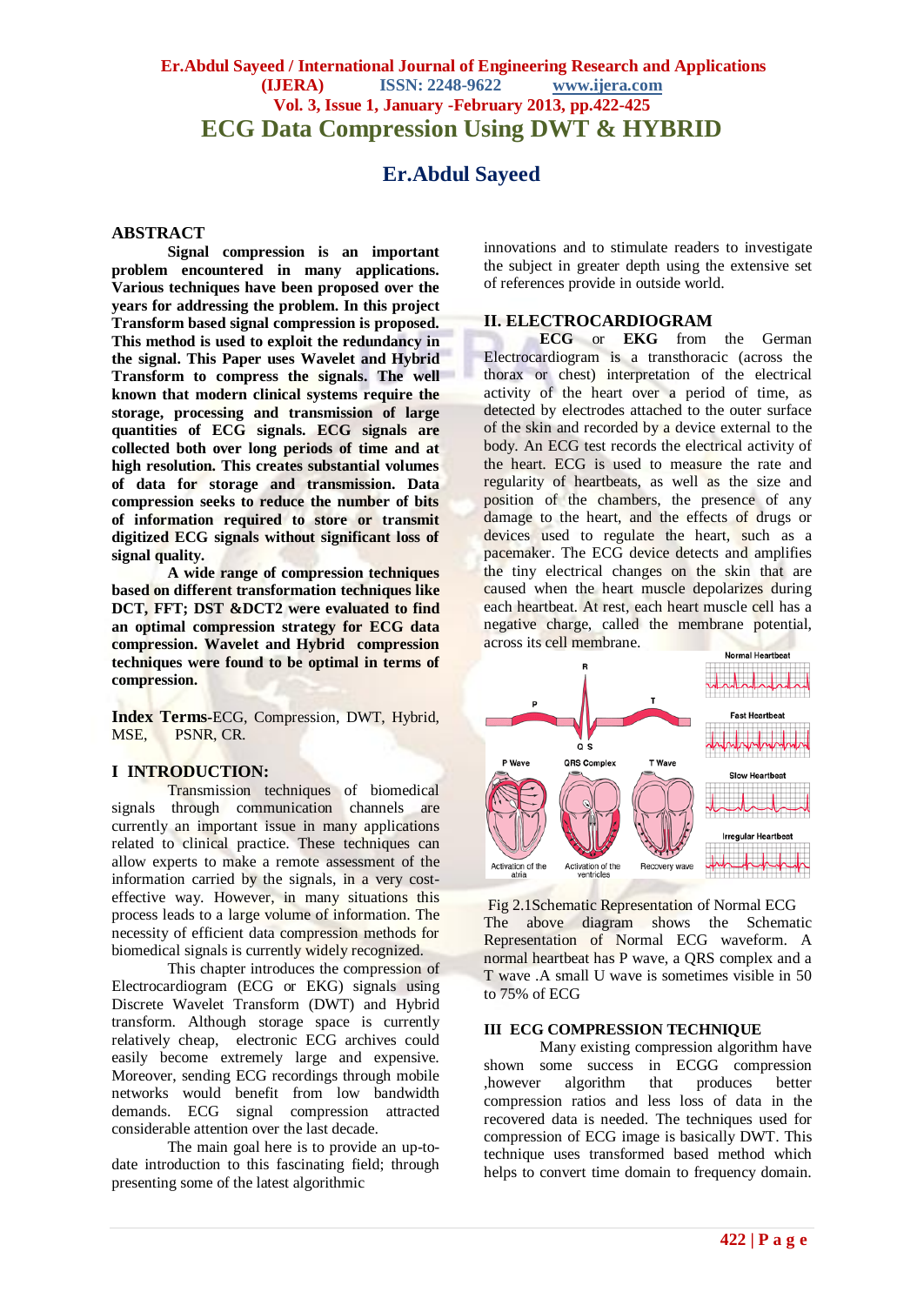#### **Er.Abdul Sayeed / International Journal of Engineering Research and Applications (IJERA) ISSN: 2248-9622 www.ijera.com Vol. 3, Issue 1, January -February 2013, pp.422-425**

This conversion help to form mathematical coefficient in matrix form. This conversion helps to form the mathematical coefficient in the matrix form. For an image, high frequency component determines insignificant information and low frequency determines significant information hence, we illuminate high frequency components. Finally, an easy to use computer program will be written in "MATRIX LABORATORY (MATLAB)",which will allow its user to compare various compression schemes and analyze reconstructed electrocardiogram and Electroencephalography records though a graphic interface without detailed knowledge of the mathematics behind the compression algorithm**.**

#### **3.1 Data compression technique**

By compressing the ECG Image more information can be stored & processed for future evaluation. The first sub goal of this project has been to investigate different compression methods to find a potential candidate for future platform.

**COMPRESSION REQUIREMENTS**:-The strategy for compressing data must fulfill the following requirements:-

 **Information preservation:** Due to diagnostic restriction ,it is imperative that the information found in the original data is preserved after compression .

 **Control of compression degree:** Another preference is the ability to control the amount of data compression. Recent information is preferably stored in an data exact form with low degree of compression .However , with older data a more aggressive compression strategy is accepted.

 **Complexity Issue:** Due to limited processing capacity of the pacemaker , an algorithm for compressing data has to have low complexity.

This fact rules out many compression technique involving extensive calculation, which could be potential candidates in other circumstances.

#### **3.2 ECG Compression scheme**

The objective of this project is to obtain a time domain approximation of the ECG signal using compression scheme based on a new emerging method of transformation i.e "Wavelet Transform" & "Hybrid Transform"



Fig 3.2.1 Block Diagram of ECG Compression technique

## **IV ECG COMPRESSION ALGORITHM**

The algorithm used for compression is transform based. The various transform can be given as follows

**4.1 ECG Compression using Wavelet Transform**

 **Image Resizing:** First we take a JPEG image. After that compiler will read it. Then it convert color image to grey scale image. Then the image converted to square image having pixel [512\* 512]

**DWT:** We apply wavelet transform to the resize image. It will decompose image into approximate image , vertical, horizontal, diagonal component. Again we apply DWT and decomposition takes place This is called  $2<sup>nd</sup>$  level decomposition so in all 3 level decomposition takes place. Then we take all images in one window. Then we apply compression technique with respect to compression in %

 **Inverse DWT:** On the compressed image apply IDWT then we get  $2<sup>nd</sup>$  level IDWT image. This process is repeated again then we get compressed DWT image

 **Calculation of Compression Ratio(CR) & Percentage RMS Difference(PRD)**

RMS error=
$$
\left(\sum_i (Ri - Vi)2\right)/N
$$

RMS Value= $\sqrt{\sum (Vi)^2}$ ]/N **PRD = (RMS Error) ¤ (RMS Value) ´ 100 %**

**Where Vi is the i-th ECG value in the input source,Ri is the i-th value in the re constructed waveform N values in total**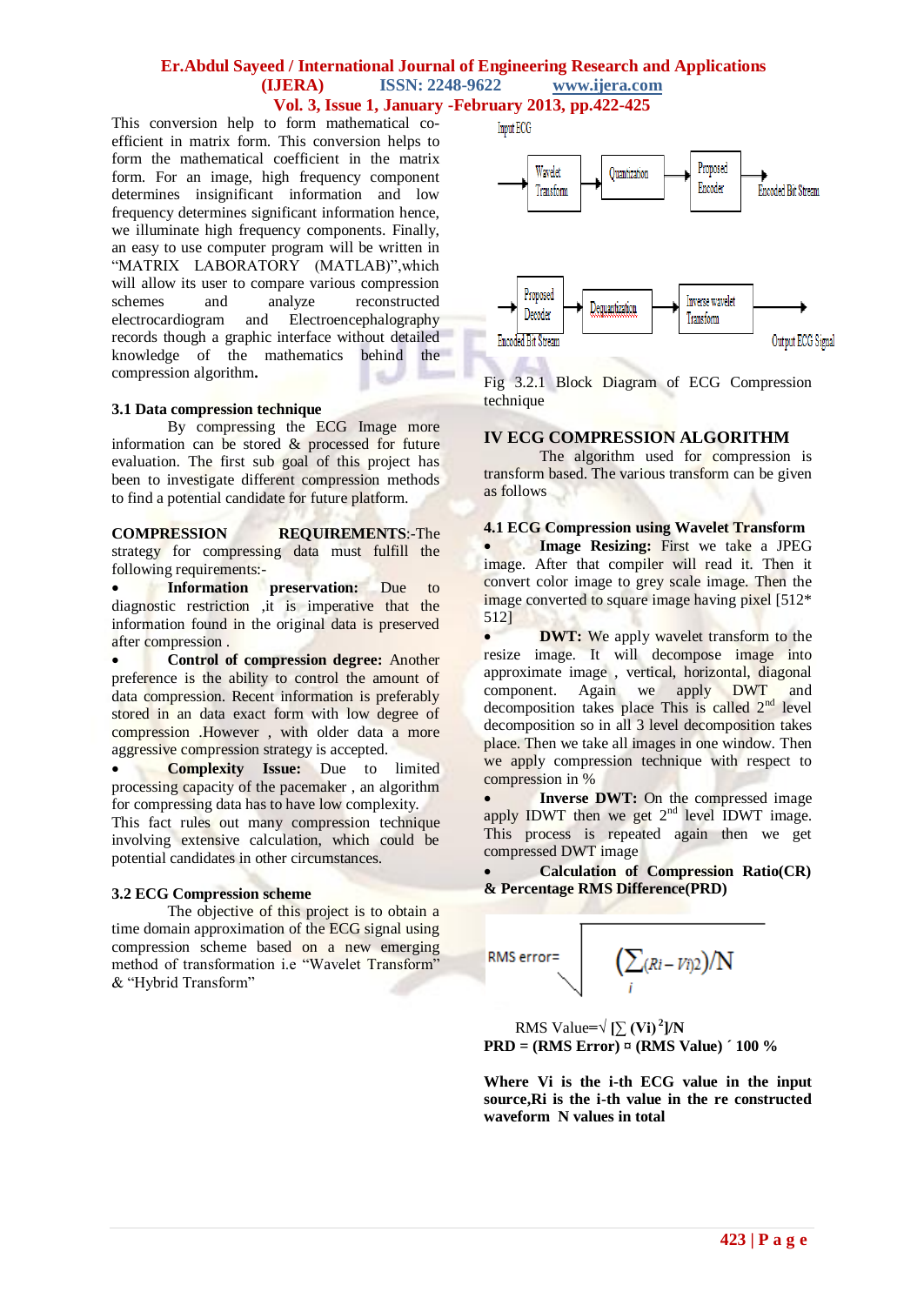## **Er.Abdul Sayeed / International Journal of Engineering Research and Applications (IJERA) ISSN: 2248-9622 www.ijera.com Vol. 3, Issue 1, January -February 2013, pp.422-425**

 **Calculation of PSNR & MSE:** Depending on compression we calculate the Peak signal to noise ratio(PSNR) & Mean square ratio(MSE)<br>MSE=

$$
\sum_{size}^{SE=}
$$
 size original - size compressed image

PSNR=10 Log[(maximum pixels)^2/MSE]

Display the result



Fig 4.1.1ECG Compressed image using wavelet

# **4.2 ECG Compression using Hybrid Transform**

It is the combination of DCT & WAVELET Transform for better compression ratio. In this method we first apply DCT on ECG image which apply convers image into frequency components. Then we apply wavelet transform on frequency components which helps to obtain precise mathematical coefficient in matrix form. Now we apply compression by eliminating high frequency components.





#### **V. WAVELET TRANSFORM AND WAVELET FAMILY**

The word wavelet has been used for decades in digital signal processing and exploration geophysics. The equivalent French word ondelette meaning "small wave" was used by Morlet and Grossmann in the early 1980s. Wavelet theory is applicable to several subjects. All wavelet transforms may be considered forms of timefrequency representation for continuous-time (analog) signals and so are related to harmonic analysis. Almost all practically useful discrete wavelet transforms use discrete-time filter banks. These filter banks are called the wavelet and scaling coefficients in wavelets nomenclature. These filter banks may contain either finite impulse response (FIR) or infinite impulse response (IIR) filters. The wavelets forming a continuous wavelet transform (CWT) are subject to the uncertainty principle of Fourier analysis respective sampling theory: Given a signal with some event in it, one cannot assign simultaneously an exact time and frequency response scale to that event. The product of the uncertainties of time and frequency response scale has a lower bound. One use of wavelet approximation is in data compression. Like some other transforms, wavelet transforms can be used to transform data, then encode the transformed data, resulting in effective compression. Suppose DCT is currently used for compressing data such as images (JPEG), Video (MPEG) and Audio (MP3). However , it can be used for compressing medical signals such as ECG data using original data x with  $\overline{N}$  points DCT can be defined as follows:-

$$
X(k) = 0 \leq (k) \sum_{n=0}^{N-1} \frac{x(n) \cos[\Pi](2n+1)k/2N}{0 \leq k \leq N-1}
$$

Where,

$$
\alpha(0) = \sqrt{\frac{1}{N}} \sqrt{\frac{1}{N}}
$$
  
For 1 < k < N-1

Using this equation, it is possible to transform the original signal into a spatial domain. By truncating the signal in the transformed domain and then Run-Length encode the signal, it is possible to achieve high degree of compression.

# **VII. RESULT AND CONCLUSION**

In this paper , we have represented an effective ECG data compression Algorithm to be implemented in MATLAB based on newly developed mathematical tool i.e wavelet and hybrid transformation. There exist many algorithm schemes based on different transformation scheme so for reliability & existence of our presented algorithm, we have compared it with other compression algorithm such as DCT. To achieve our goal we have followed certain steps which include analyzing & observing the different transform and analyzing the following parameters CR, PDR,MSE, PSNR obtaining in MATLAB using three techniques

In such compression it is found that the wavelet compression technique is very effective compared to